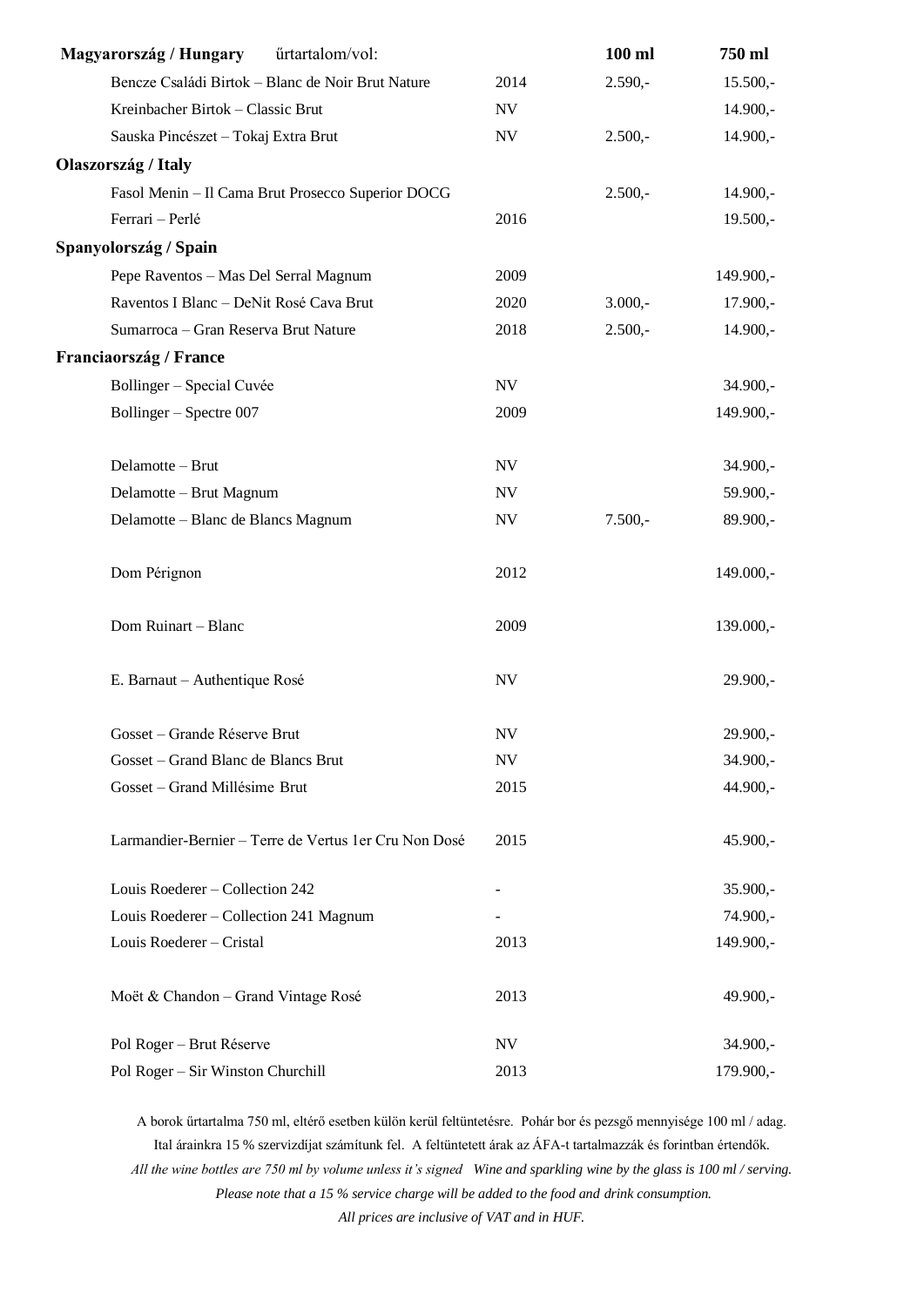### **Fehér borok / White wines**

#### **Balaton**

|              | Figula Mihály - Köves                                       | $\sqrt{\frac{1}{200 RAVIN}}$ 2016 |      | $7.000,-$ | $42.900,-$ |
|--------------|-------------------------------------------------------------|-----------------------------------|------|-----------|------------|
|              | Légli Ottó - Gesztenyés Rajnai Rizling                      |                                   | 2019 |           | $9.900,-$  |
|              | Szászi Birtok - Kéknyelű                                    |                                   | 2021 |           | $10.900,-$ |
|              | Villa Sandahl - Crystal Cut                                 |                                   | 2017 | $3.100,-$ | $17.900,-$ |
|              | Villa Sandahl - Not yet Riesling                            |                                   | 2018 |           | $16.900,-$ |
|              | Villa Sandahl - Brave Birds                                 |                                   | 2019 |           | $25.500,-$ |
| <b>Eger</b>  |                                                             |                                   |      |           |            |
|              | Kovács Nimród - Sky Furmint                                 |                                   | 2017 | $2.500,-$ | $14.900,-$ |
|              | St. Andrea - Mária Cuvée                                    |                                   | 2018 |           | $24.900,-$ |
| <b>Etyek</b> |                                                             |                                   |      |           |            |
|              | Gervai Pince - Sauvignon Blanc                              |                                   | 2021 |           | $9.900,-$  |
|              | Haraszthy Pincészet - Fantástico Chardonnay                 |                                   | 2017 | $3.500,-$ | 19.900,-   |
| Somló        |                                                             |                                   |      |           |            |
|              | Kreinbacher Birtok - Somlói Olaszrizling Selection          |                                   | 2017 |           | $10.500,-$ |
|              | Tornai Pince - Grófi Hárslevelű                             |                                   | 2019 | $2.300,-$ | $13.900,-$ |
|              | Tornai Pince - Grófi Juhfark                                |                                   | 2019 |           | $17.900,-$ |
| <b>Tokaj</b> |                                                             |                                   |      |           |            |
|              | Bott Pince - Csontos Furmint                                |                                   | 2018 |           | $13.900,-$ |
|              |                                                             |                                   |      |           |            |
|              | Furmint & HUN - Tokaji Furmint                              |                                   | 2020 |           | $9.900,-$  |
|              |                                                             |                                   |      |           |            |
|              | Holdvölgy Pincészet - Intuition No.2. Sárgamuskotály        |                                   | 2019 |           | $14.500,-$ |
|              | Holdvölgy Pincészet - Intuition No.4. Kabar                 |                                   | 2019 |           | $16.500,-$ |
|              |                                                             |                                   |      |           |            |
|              | Királyudvar Pincészet – Furmint Sec                         |                                   | 2019 |           | $15.000,-$ |
|              | Királyudvar Pincészet – Lapis Teraszok                      |                                   | 2011 |           | $18.500,-$ |
|              |                                                             |                                   |      |           |            |
|              | Oremus Pincészet – Mandolás Furmint                         |                                   | 2019 | $2.100,-$ | $12.900,-$ |
|              |                                                             |                                   |      |           |            |
|              | Szarka Dénes - Juharos Hárslevelű                           |                                   | 2020 |           | $12.900,-$ |
|              |                                                             |                                   |      |           |            |
|              | Szepsy István – Úrágya Furmint                              |                                   | 2017 |           | $33.900,-$ |
|              | Szepsy István – Szent Tamás Furmint                         |                                   | 2016 |           | 39.000,-   |
| Villány      |                                                             |                                   |      |           |            |
|              | Malatinszky Kúria - Noblesse Chardonnay (Organikus/Organic) |                                   | 2018 |           | $12.900,-$ |
|              | Rosé borok / Rosé wines                                     |                                   |      |           |            |
|              | Tálos Attila-Bökő Dávid - Tihany Rosé                       |                                   | 2021 |           | $9.500,-$  |
|              | Tálos Attila-Bökő Dávid - Tihany Rosé Magnum                |                                   | 2020 | $1.600,-$ | $18.500,-$ |
|              | Malatinszky Kúria - Rosé Battonage (Organikus / Organic)    |                                   | 2018 |           | $12.900,-$ |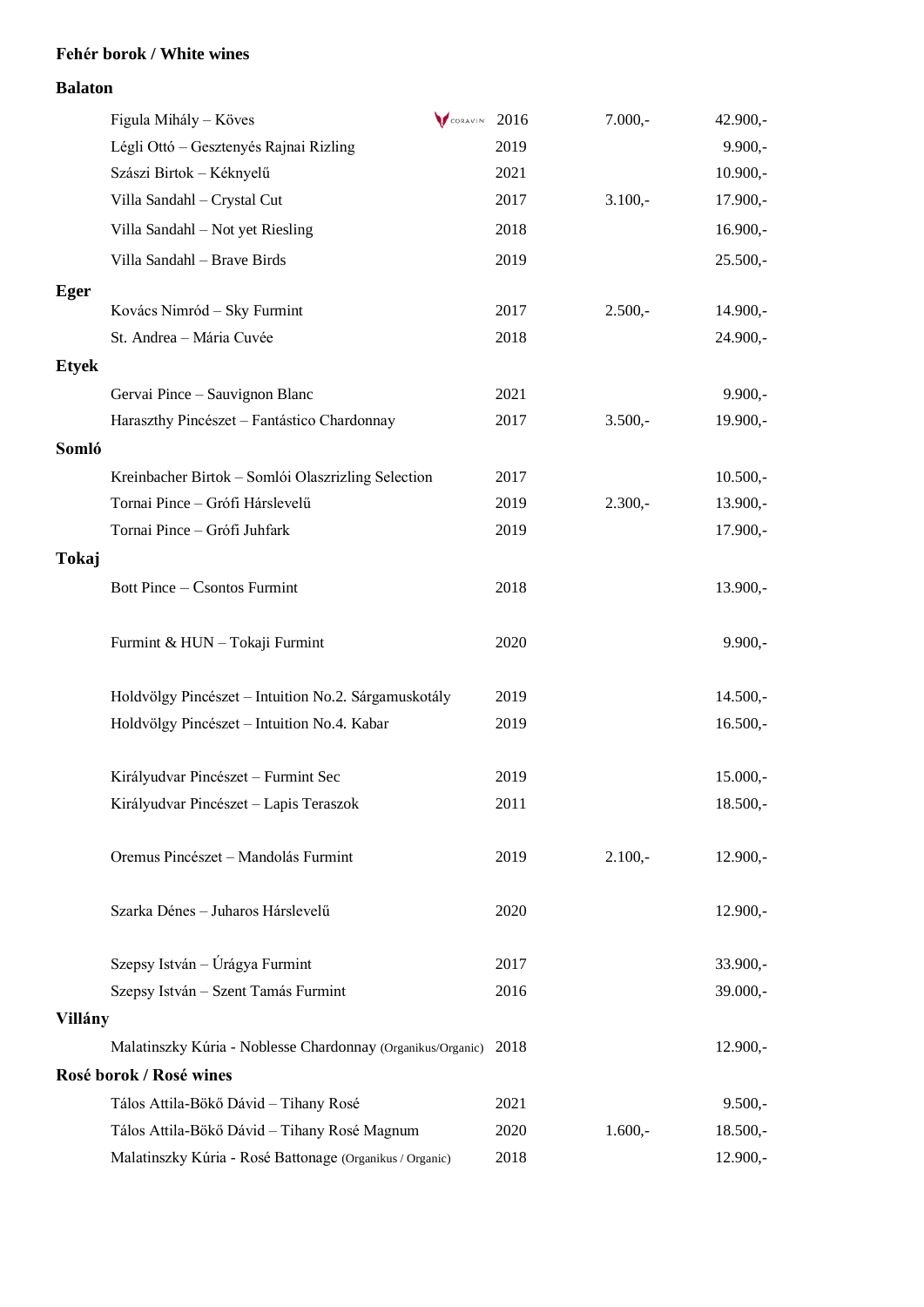# **Vörösborok / Red wines Balaton** Ikon – Evangelista 2019 13.900,-  $2HA - Conrage$   $\sqrt{conscript 2017}$  6.900,- 37.900,-**Etyek** Rókusfalvy Birtok – Pinot Noir 2018 10.900,- **Pannonhalma** Pannonhalmi Főapátság – Infusio 2019 41.900,- Pannonhalmi Főapátság – Infusio Magnum 2019 84.900,- **Sopron** Luka Enikő – Zweigelt 2020 2020 19.500,-Wetzer Péter – Blumenthal Kékfrankos 2017 24.500,-

#### **Szekszárd**

|         | Heimann Családi Birtok - Barbár                  | 2018 |           | 17.900,-   |
|---------|--------------------------------------------------|------|-----------|------------|
|         | Heimann Családi Birtok - Barbár                  | 2011 |           | 59.900,-   |
|         | Heimann és Fiai - Bati Kereszt Kékfrankos        | 2019 |           | $13.900,-$ |
|         | Pósta Borház - Kadarka                           | 2017 | $1.700,-$ | $9.900,-$  |
|         | Sebestyén Csaba - Iván-völgyi Bikavér            | 2018 |           | $13.900,-$ |
|         | Takler - Prémium Syrah                           | 2018 | $3.490 -$ | 19.900,-   |
|         | Takler - Primarius Merlot                        | 2017 |           | 24.900,-   |
| Villány |                                                  |      |           |            |
|         | Gere Attila - Kopar                              | 2018 |           | $22.900,-$ |
|         | Gere Attila - Kopar                              | 2015 |           | 34.900,-   |
|         | Gere Attila - Kopar                              | 2012 |           | 47.900,-   |
|         | Gere Attila - Solus                              | 2018 |           | $28.900,-$ |
|         | Gere Attila - Solus                              | 2012 |           | 74.900,-   |
|         | Gere & Weninger - Villányi Franc                 | 2012 |           | 47.900,-   |
|         | Kiss Gábor - Code                                | 2017 |           | $13.900,-$ |
|         | Kiss Gábor – Enigma                              | 2017 |           | $18.900,-$ |
|         | Malatinszky Kúria – Cabernet Sauvignon           | 2008 |           | $18.900,-$ |
|         | Malatinszky Kúria - Cabernet Franc               | 2008 |           | 29.900,-   |
|         | Sauska - Cuvée 5                                 | 2009 |           | 91.000,-   |
|         | Sauska - Cuvée 5                                 | 2015 |           | 49.900,-   |
|         | Sauska – Cuvée 7 Villány                         | 2015 | $2.900,-$ | $17.900,-$ |
| Zemplén |                                                  |      |           |            |
|         | Sauska Pincészet – Pinot Noir Birs               | 2019 |           | $11.900,-$ |
| Eger    |                                                  |      |           |            |
|         | Bukolyi Marcell - Mentha                         | 2020 |           | $12.900,-$ |
|         | Kaló Imre - Vörös Házasítás                      | 2013 |           | $18.900,-$ |
|         | Kovács Nimród - NJK                              | 2015 |           | 29.900,-   |
|         | Kovács Nimród - Soul Syrah                       | 2017 | $2.300,-$ | 13.900,-   |
|         | St. Andrea - Hangács Egri Bikavér Grand Superior | 2018 | $2.300,-$ | 13.900,-   |
|         | St. Andrea - Merengő Egri Bikavér Superior       | 2018 |           | 18.900,-   |
|         | Soltész - Pajados Egri Bikavér Grand Superior    | 2017 |           | $9.900,-$  |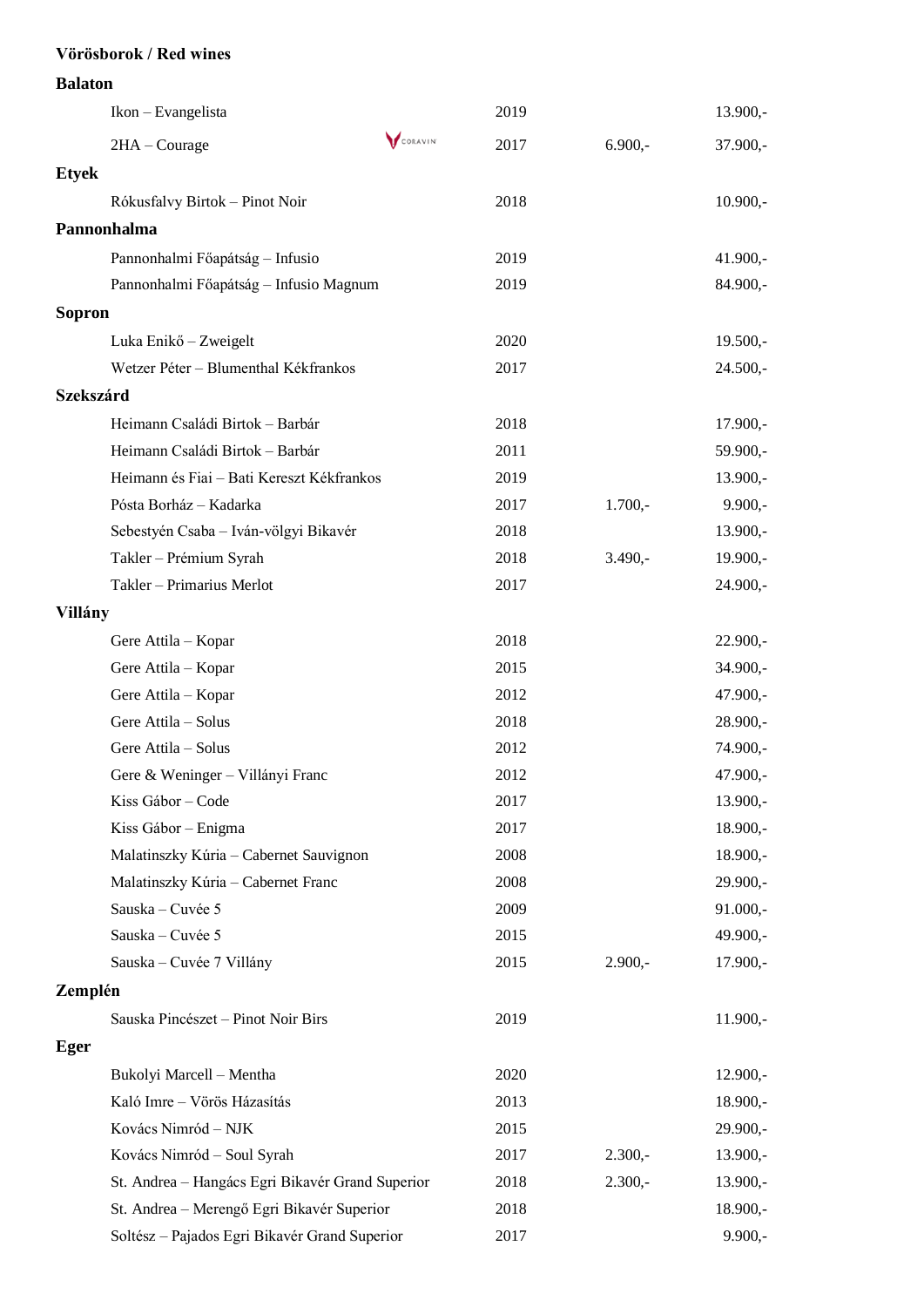## **Tokaji természetes édes borok / Natural sweet wines of Tokaj**

| Barta Pince – Késői Szüretelésű Furmint (375ml) | 2017      | $1.800 -$ | 11.900.    |
|-------------------------------------------------|-----------|-----------|------------|
| Bodrog Borműhely - Tokaji Aszú 6 puttonyos      | 2013      | $2.950 -$ | $29.900 -$ |
| Pelle Pince – Édes Szamorodni                   | 2017      | $1.590 -$ | $15.900 -$ |
| Sauska – Tokaji Aszú 6 puttonyos                | 2017      | $4.500 -$ | $45.000 -$ |
| Szepsy István – Tokaji Aszú 6 puttonyos         | 2007/2013 |           | $69.000 -$ |

## **Franciaország / France**

| Fehér / White |
|---------------|
|               |

| Ballot-Millot - Meursault Les Criots - Bourgogne                          |                | 2018 | 49.900,-    |
|---------------------------------------------------------------------------|----------------|------|-------------|
| Bouchard Pére et Fils - Puligny-Montrachet 1er Cru Champ Gain - Bourgogne |                | 2013 | $109.000,-$ |
| René Lequin-Colin - Chassagne-Montrachet 1er Cru Morgeot - Bourgogne      |                | 2015 | 59.900,-    |
| Roger Belland - Puligny-Montrachet 1er Cru Les Champs-Gains - Bourgogne   |                | 2019 | 59.900,-    |
| Domaine Christian Moreau - Les Clos Grand Cru - Chablis                   |                | 2019 | 49.900,-    |
| Alphonse Mellot - La Moussiere Sancerre Blanc - Sancerre                  |                | 2021 | $31.900,-$  |
| F.E. Trimbach - Riesling Réserve - Alsace                                 |                | 2019 | 24.900,-    |
| Vörös / Red                                                               |                |      |             |
| Cave Yves Cuilleron - Cornas Le Village - Rhône                           |                | 2019 | $29.900,-$  |
| Domaine Comte Georges de Vogüé - Bonnes-Mares Grand Cru – Bourgogne       |                | 2018 | 390.000-    |
| Domaine Baron Thenard - Corton-Clos de Roi Grand Cru - Bourgogne          |                | 2015 | $64.900,-$  |
| Domaine Baron Thenard - Givry 1er Cru Clos Saint Pierre - Bourgogne       |                | 2015 | 29.900,-    |
| Domaine Baron Thenard - Grands Echezeaux Grand Cru - Bourgogne            |                | 2015 | $119.000,-$ |
| Domaine Baron Thenard - Grands Echezeaux Grand Cru - Bourgogne            |                | 2017 | 134.900,-   |
| Domaine David Duband - Clos de Vougeut – Bourgogne                        |                | 2014 | 89.900,-    |
| Domaine David Duband - Nuits-Saint-Georges - Bourgogne                    |                |      | 39.900,-    |
| Domaine Vincent Girardin - Volnay Les Vieilles Vignes - Bourgogne         |                | 2015 | 44.900,-    |
| Château Cos D'Estournel - Saint-Estéphe, Bordeaux                         | 2éme GCC       | 2017 | 159.000,-   |
| Château Montrose - Saint-Estéphe, Bordeaux                                | 2éme GCC       | 2012 | 84.900,-    |
| Château Latour - Pauillac, Bordeaux                                       | 1er GCC        | 2005 | 850.000,-   |
| Château Mouton Rothschild - Pauillac, Bordeaux                            | 1er GCC        | 2014 | 349.000,-   |
| Château Pichon-Baron - Longueville - Pauillac, Bordeaux                   | 2éme GCC       | 2014 | 149.000,-   |
| Les Griffons de Pichon-Baron - Pauillac, Bordeaux                         |                | 2016 | 59.900,-    |
| Château Pontet-Canet - Pauillac, Bordeaux                                 | 5éme GCC       | 2015 | 89.000,-    |
| Château Ducru-Beaucaillou - Saint Julien, Bordeaux                        | 2éme GCC       | 2016 | 139.000,-   |
| Château D'Issan - Margaux, Bordeaux                                       | 3éme GCC       | 2014 | 59.900,-    |
| Château Margaux - Margaux, Bordeaux                                       | 1er GCC        | 2005 | 850.000,-   |
| Pavillon Rouge du Château Margaux - Margaux, Bordeaux                     |                | 2016 | $210.000,-$ |
| Château Palmer - Margaux, Bordeaux                                        | 3éme GCC       | 2017 | 259.000,-   |
| Alter Ego de Palmer - Margaux, Bordeaux                                   |                | 2017 | 59.900,-    |
| Château Haut Brion - Péssac-Léognan, Bordeaux                             | 1er GCC        | 2014 | 390.000,-   |
| Clarence de Haut Brion - Péssac-Léognan, Bordeaux                         |                | 2017 | 139.900,-   |
| Château Smith Haut Lafite - Péssac-Léognan, Bordeaux                      |                | 2018 | 99.000,-    |
| Château Figeac - St. Émilion, Bordeaux                                    | Premier GCC(B) | 2017 | 235.000,-   |
| Petit Figeac - St. Émilion, Bordeaux                                      |                | 2017 | $64.900,-$  |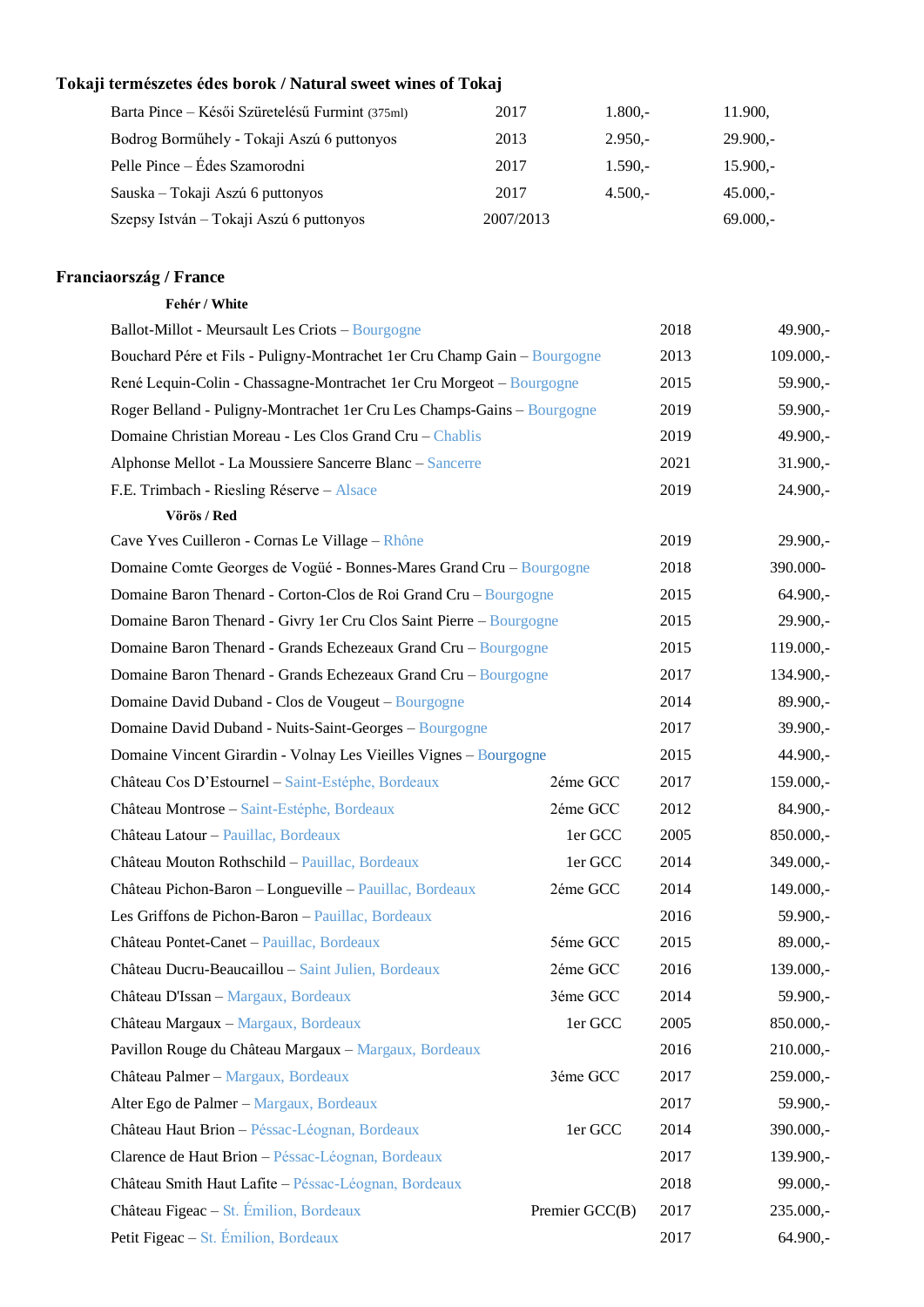#### **Olaszország / Italy**

| Fehér / White                                              |          |      |           |            |
|------------------------------------------------------------|----------|------|-----------|------------|
| Pieropan - Soave Classico (Organikus / Organic)            |          | 2021 |           | $9.900,-$  |
| Caruso & Minini - Grillo Naturalmente Bio                  |          | 2020 | $2.200,-$ | $11.500,-$ |
| Gaja – Rossj-Bass Langhe DOP                               |          | 2017 |           | 44.900,-   |
| Gaja – Gaia & Rey Langhe DOP                               |          | 2015 |           | 119.000,-  |
| Vörös / Red                                                |          |      |           |            |
| Castellare di Castellina - Chianti Classico Riserva        |          | 2019 |           | 24.900,-   |
| Cignomoro - 80 Vecchie Vigne Primitivo                     |          | 2019 |           | $26.900,-$ |
| Gaja - Sito Moresco                                        | CORAVINT | 2017 | $5.500,-$ | $32.900,-$ |
| Gaja - Barbaresco DOP                                      |          | 2016 |           | 139.000,-  |
| Gaja - Dagromis Barolo DOCG                                |          | 2016 |           | 59.900,-   |
| Lunaria - Montepulciano D'Abruzzo                          |          | 2018 | $2.200,-$ | $11.500,-$ |
| Máté Famiglia - Brunello di Montalcino                     |          | 2016 |           | 27.900,-   |
| Tenuta dell'Ornellaia - Masseto                            |          | 2015 |           | 499.000,-  |
| Spanyolország / Spain                                      |          |      |           |            |
| Vörös / Red                                                |          |      |           |            |
| Bodegas Muga - Prado Enea Gran Reserva Magnum              |          | 2015 |           | $99.000,-$ |
| Dominio de Pingus - Flor de Pingus                         |          | 2018 |           | $69.900,-$ |
| Dominio de Pingus - Psi                                    |          | 2019 |           | $27.900,-$ |
| La Rioja Alta, S.A. - Gran Reserva 904                     |          | 2011 |           | 49.900,-   |
| Vintae - La Garnacha Perdida                               |          | 2017 |           | $16.900,-$ |
| Ausztria / Austria                                         |          |      |           |            |
| Fehér / White                                              |          |      |           |            |
| Franz Hirtzberger - Riesling Hochrain Smaragd              |          | 2019 |           | $34.900 -$ |
| F.X. Pichler - Grüner Veltliner Loibenberg Smaragd         |          | 2019 |           | $34.900,-$ |
| F.X. Pichler - Grüner Veltliner Klostersatz Wachau DAC     |          | 2021 |           | 24.900,-   |
| Nikolaihof - Vinothek Riesling (Biodinamikus / Biodynamic) |          | 2000 |           | $64.900,-$ |
| Weingut Malat - Riesling Silberbichl Erste Lage            |          | 2018 |           | $25.500,-$ |
| Vörös / Red                                                |          |      |           |            |
| Nittnaus - Altenberg Blaufrankisch                         |          | 2017 |           | 24.900,-   |
| Umathum - Kirschgarten Blaufrankisch                       |          | 2016 |           | $35.900,-$ |
| Moric Lutzmannsburg - Blaufränkisch                        |          | 2015 |           | 54.900,-   |
| Németország / Germany                                      |          |      |           |            |
| Dr. Bürklin Wolf - Gaisböhl Riesling Grosses Gewachs       |          | 2018 |           | $34.900,-$ |
| Egon Müller – Scharzhof Riesling                           | CORAVINT | 2018 | $4.900,-$ | $29.900,-$ |
| Egon Müller - Scharzhofberger Kabinett Riesling            |          | 2018 |           | 44.900,-   |
| Új-Zéland / New Zealand                                    |          |      |           |            |
| Matua - Sauvignon Blanc                                    |          | 2021 |           | $12.900,-$ |

Csúcsboraink azt a kategóriát képviselik, amelyben minőségbeli hibák a lehető legritkább esetben fordulnak elő, kedves vendégünk esetleges nemtetszése ezért valószínűleg ízlésbeli kérdésen alapulhat. Ezért, ha a bort sommelier-nk megkóstolta és nem talált benne minőségbeli hibát, akkor 200.000 Ft feletti palackjainkat felbontás után nem lehetséges visszaküldeni.

*In the league of our top wines quality deficiencies are very rare, so if our dear guest doesn't like the wine by a chance, it's probably the matter of individual taste. So if after opening a bottle that costs at least 200.000 HUF our sommelier didn't find any deficiency it's not possible to send it*